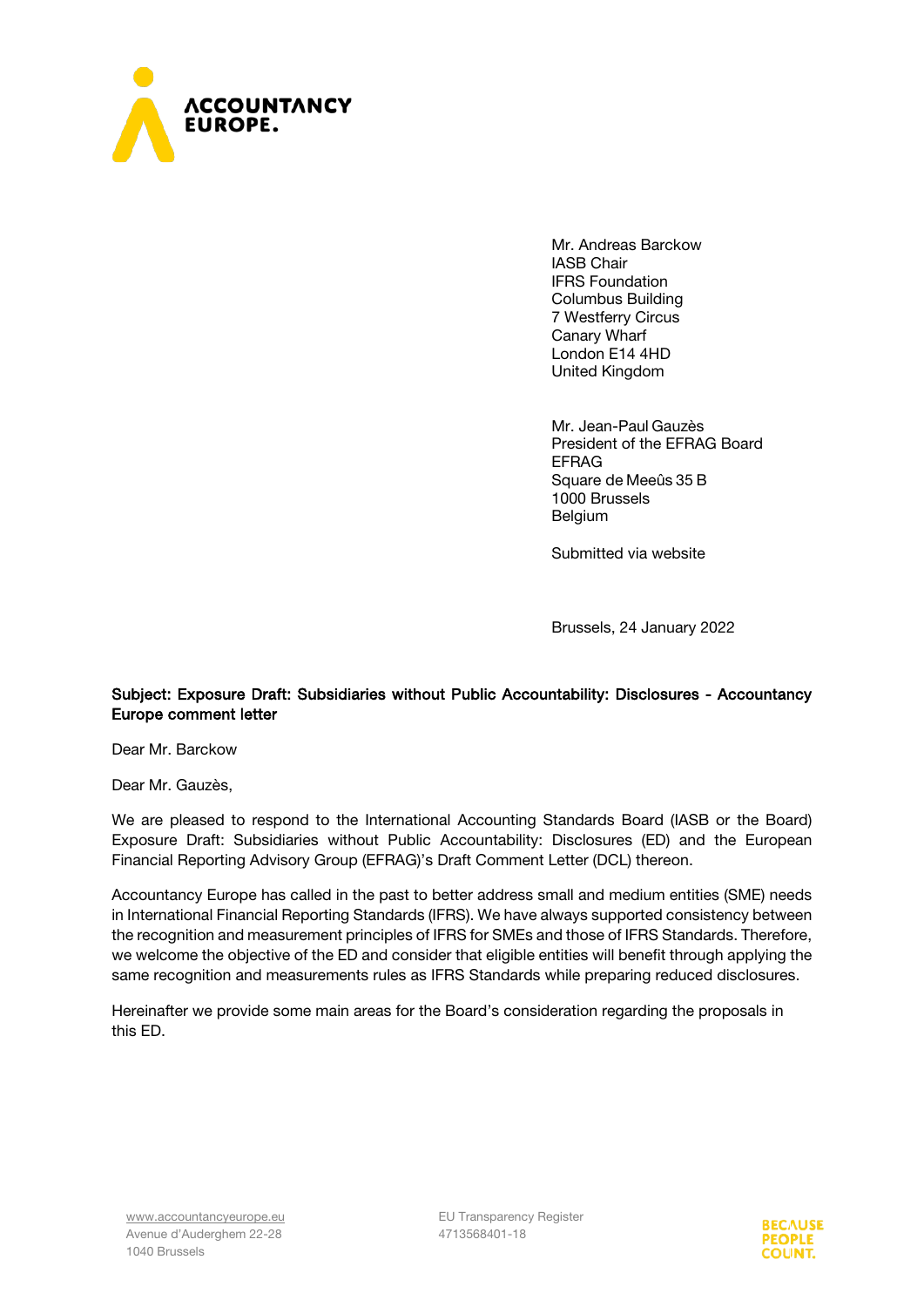Whilst we agree with limiting the scope eligibility to non-publicly accountable entities, we do not support it be limited to subsidiaries only. Instead, we support including other non-publicly accountable entities. We see no conceptual or practical difference between allowing a subsidiary to use the reduced disclosures and allowing other entities. We agree with the alternative view of the IASB Board member Ms Françoise Flores in this regard.

Accountancy Europe agrees with the approach used by the Board to develop the disclosure requirements of this ED. We believe that the IASB has struck the right balance in its approach to this project in that it has sought to identify substantially all the common information needs of primary users, leaving preparers to exercise judgement, about what disclosures to give, only in limited circumstances. In this respect, we concur with the Board's decision to exclude disclosure objectives from this ED as stated in the Basis for Conclusions paragraph 41.

However, it is important not to introduce new disclosure requirements when using the IFRS for SMEs' disclosure requirements, or tailoring the IFRS Standards' disclosures, to avoid new or more disclosures compared with those required by IFRS Standards. (For instance, the ED paragraph 25 (a) is an additional requirement that does not exist in IFRS 1). We believe that an entity complying with the ED proposals should be able to achieve this by reducing its disclosures otherwise required by IFRS Standards, without needing to develop new disclosures.

Furthermore, we draw the Board's attention to a conflict that could arise from the application of IAS 1 Presentation of Financial Statements (IAS 1) paragraph 17(c) requiring entities to disclose additional information to enable users understand specific transactions. In our view, the principles set out in BC34 identifying primary users' needs should be incorporated into the proposed ED as application guidance for the judgements required by paragraph 17(c) of IAS 1. This would allow a non-publicly accountable entity to focus such disclosures on the needs of its primary users.

We acknowledge that IFRS 17 *Insurance Contracts* (IFRS 17) is a new standard and that the IASB has insufficient experience from its application from which to assess what disclosure requirements may be reduced. However, we suggest the IASB reconsiders this area after sufficient experience with applying IFRS 17 has been gained and after undertaking further outreach with relevant stakeholders.

Accountancy Europe suggests simplifying the structure of the ED to aid application by preparers. We believe all disclosure requirements should be incorporated into the main body of the ED, rather than be introduced by way of footnote to other IFRS Standards.

Finally, we observe that the IASB has adopted different approaches in this ED and Exposure Draft: [Disclosure Requirements](https://www.ifrs.org/content/dam/ifrs/project/disclosure-initative/disclosure-initiative-principles-of-disclosure/ed2021-3-di-tslr.pdf) in IFRS Standards - A Pilot Approach<sup>[1](#page-1-0)</sup>. While we agree with the IASB's approach in this ED to specify the disclosures needed, we believe there is a need to clarify the role of each approach and the relationship between them.

<span id="page-1-0"></span><sup>&</sup>lt;sup>1</sup> See our comment letter to the IASB on this project: [https://www.accountancyeurope.eu/wp](https://www.accountancyeurope.eu/wp-content/uploads/211021-IASB-ED-Disclosure-Initiative-AcE-response.pdf)[content/uploads/211021-IASB-ED-Disclosure-Initiative-AcE-response.pdf](https://www.accountancyeurope.eu/wp-content/uploads/211021-IASB-ED-Disclosure-Initiative-AcE-response.pdf)

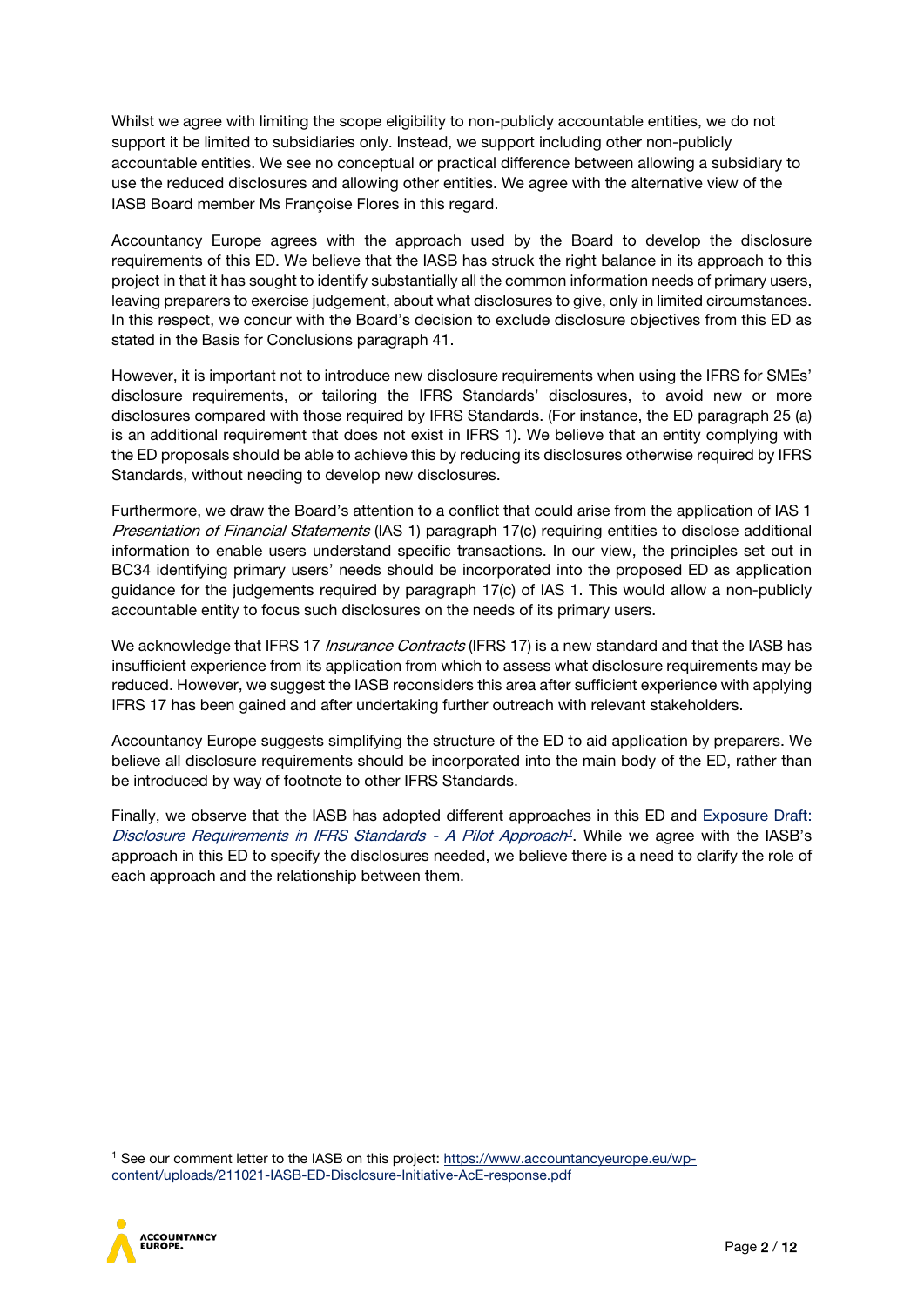\* \* \*

We kindly refer to Annex 1 and Annex 2 of this letter for our detailed responses.

Please do not hesitate to contact Nael Braham [\(nael@accountancyeurope.eu\)](mailto:nael@accountancyeurope.eu) in case of any questions or remarks.

Sincerely,

Olivier Boutellis-Taft

Chief Executive Officer

### **About Accountancy Europe**

Accountancy Europe unites 50 professional organisations from 35 countries that represent close to 1 million professional accountants, auditors and advisors. They make numbers work for people. Accountancy Europe translates their daily experience to inform the public policy debate in Europe and beyond.

Accountancy Europe is in the EU Transparency Register (No 4713568401-18).

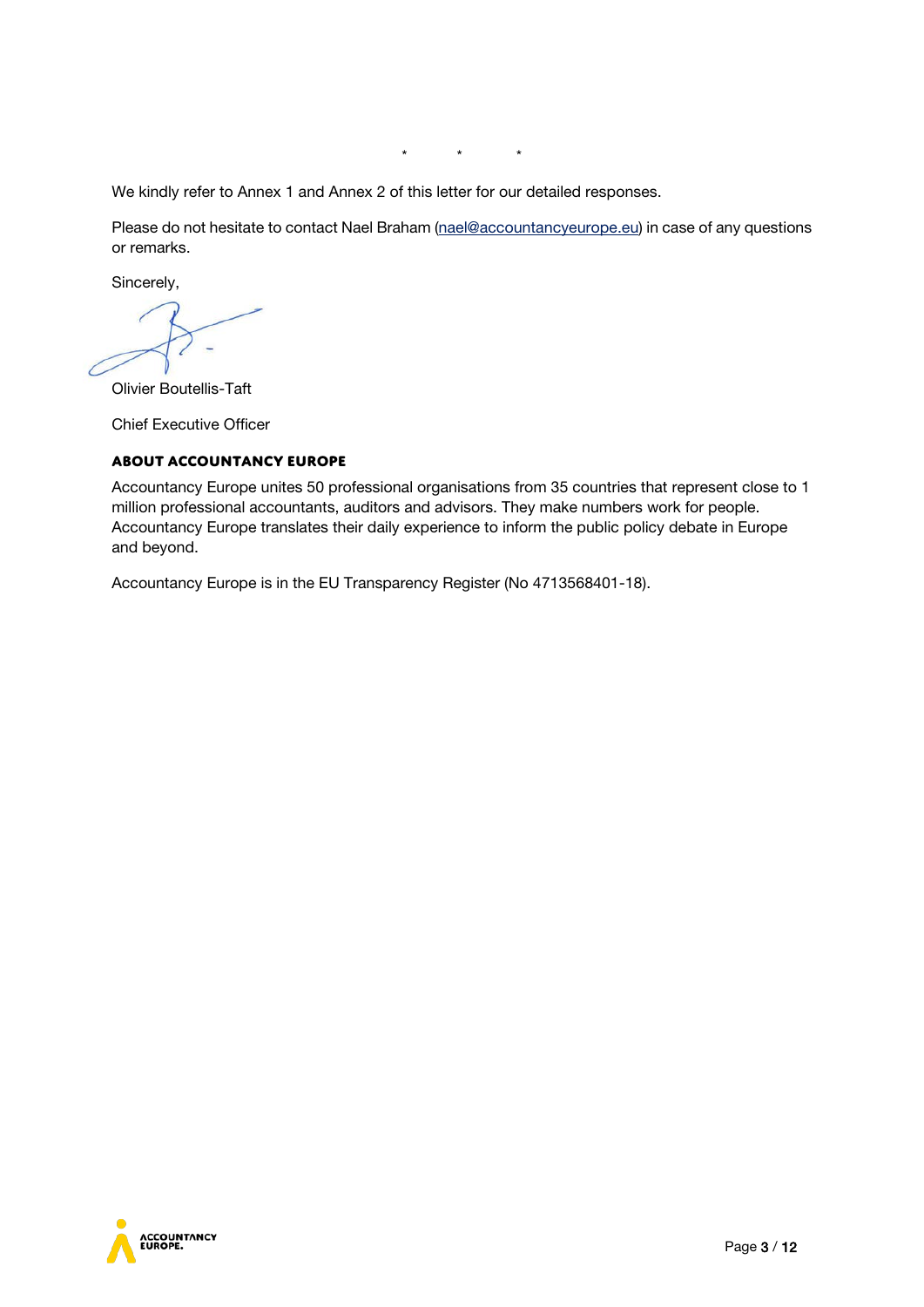# **Annex 1: IASB ED – Questions for respondents**

## **Objective**

Question 1—Objective

Paragraph 1 of the draft Standard proposes that the objective of the draft Standard Subsidiaries without Public Accountability: Disclosures is to permit eligible subsidiaries to apply the disclosure requirements in the draft Standard and the recognition, measurement and presentation requirements in IFRS Standards.

Do you agree with the objective of the draft Standard? Why or why not? If not, what objective would you suggest and why?

- (1) Accountancy Europe welcomes the objective of the ED which allows eligible subsidiaries to prepare reduced disclosures while applying the recognition, measurement, and presentation requirements of IFRS Standards. We understand that the IASB's aim is to address calls from preparers of IFRS financial statements to alleviate the burden of maintaining different sets of accounting records, as well as to save time and costs when preparing all disclosures required by IFRS Standards for these subsidiaries.
- (2) When the IFRS for SMEs Standard was first issued, it was not endorsed in the European Union (EU) as it was assessed as not compatible<sup>[2](#page-3-0)</sup> in certain aspects with the EU Accounting Directive 201[3](#page-3-1)/34/EU<sup>3</sup>. To the extent that this ED is permitted for use by EU Member States for private company statutory reporting, this could support better comparability across countries and lessen the effort to transition to IFRS Standards when required (e.g., if an entity undertakes an IPO).

#### **Scope**

Question 2—Scope

Paragraphs 6–8 of the draft Standard set out the proposed scope. Paragraphs BC12–BC22 of the Basis for Conclusions explain the Board's reasons for that proposal.

Do you agree with the proposed scope? Why or why not? If not, what approach would you suggest and why?

- (3) Accountancy Europe agrees with limiting the scope to non-publicly accountable entities. However, we see merits to extend it beyond subsidiaries without public accountability. We believe that the scope should be widened to include all non-publicly accountable entities. This extended scope would include joint ventures, associates and registered foreign branches of companies, as well as standalone entities and ultimate parents that are not publicly accountable.
- (4) First, IFRS 10 Consolidated Financial Statements and the EU Accounting Directive 2013/34/EU allow for the exemption of an intermediate parent from preparing consolidated financial statements if its ultimate parent publishes consolidated financial statements in accordance with IFRS Standards. The results of the subsidiary within its parent's consolidated financial statements are not necessarily separately identifiable, and therefore having a parent does not necessarily add directly to the information available about the subsidiary.

<span id="page-3-1"></span><sup>&</sup>lt;sup>3</sup> Directive 2013/34/EU on the annual financial statements, consolidated financial statements and related reports of certain types of undertakings, amending Directive 2006/43/EC of the European Parliament and of the Council and repealing Council Directives 78/660/EEC and 83/349/EEC <https://eur-lex.europa.eu/legal-content/EN/TXT/PDF/?uri=CELEX:32013L0034&from=EN>



<span id="page-3-0"></span><sup>&</sup>lt;sup>2</sup> We refer to the compatibility analysis made by EFRAG [https://www.efrag.org/Activities/172/Compatibility-](https://www.efrag.org/Activities/172/Compatibility-Analysis-IFRS-for-SMEs-and-the-Council-Directives)[Analysis-IFRS-for-SMEs-and-the-Council-Directives#](https://www.efrag.org/Activities/172/Compatibility-Analysis-IFRS-for-SMEs-and-the-Council-Directives)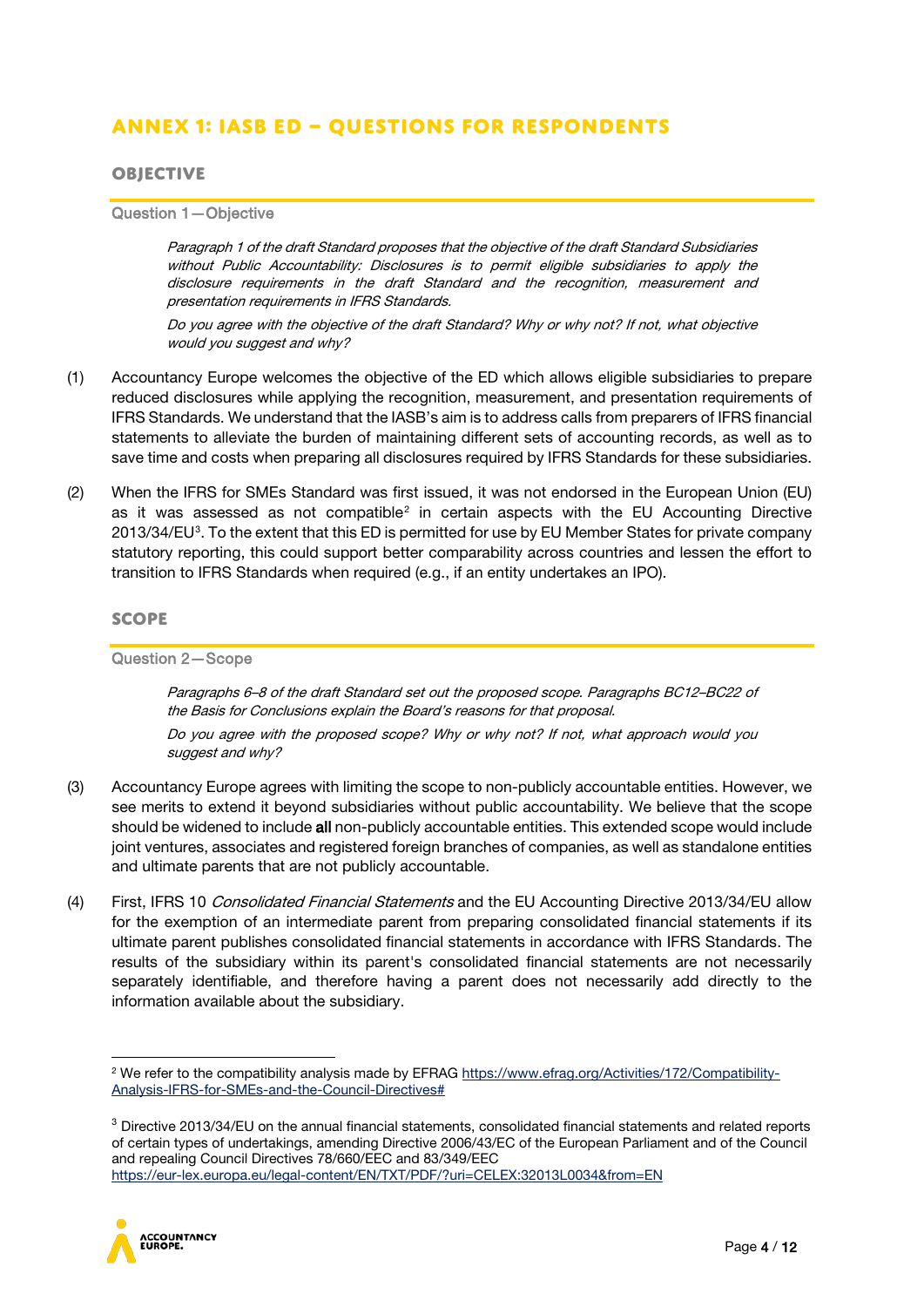- (5) Furthermore, the obligation to prepare 'additional accounting records' as described in paragraph BC2 of the ED applies just as much to an associate, a joint venture and a branch, as it does to a subsidiary. Therefore, the 'need' is the same across all these entities.
- (6) Additionally, the reduced disclosure requirements retained in this ED are mainly drawn from the IFRS for SMEs<sup>[4](#page-4-0)</sup> Standard which are not designed specifically for subsidiaries but can be used by standalone SMEs and SME parent entities as well.
- (7) Considering these observations, we see little or no conceptual or practical difference between allowing a subsidiary to use the reduced disclosures and allowing other entities. Therefore, we support the alternative view of Ms Françoise Flores in terms of the scope of the ED.
- (8) On another note regarding the scope of the ED, it is our understanding that the definition of 'holding assets in a fiduciary capacity as one of its primary businesses' are terms that are difficult to assess. Therefore, we suggest the Board to provide more guidance in that respect.

## **Developing the proposed disclosure requirements**

Question 3—Approach to developing the proposed disclosure requirements

Paragraphs BC23–BC39 of the Basis for Conclusions explain the Board's reasons for its approach to developing the proposed disclosure requirements. Do you agree with that approach? Why or why not? If not, what approach would you suggest and why?

- (9) Accountancy Europe agrees with the Board's approach in developing the proposed disclosure requirements. The IFRS for SMEs Standard is a reasonable basis for disclosures when there are no recognition and measurement differences between the IFRS for SMEs and IFRS Standards. Resultantly, we support tailoring the disclosure requirements of IFRS Standards when there are such differences.
- (10) However, in using the IFRS for SMEs' disclosure requirements, or tailoring the IFRS Standards' disclosures, it is important that this ED does not introduce new disclosure requirements. Entities may end up preparing new or more disclosures compared with those required by IFRS Standards (for instance, the ED paragraph 25 (a) is an additional requirement that does not exist in IFRS 1). In other words, we believe that an entity complying with the ED proposals should be able to achieve this by reducing its disclosures otherwise required by IFRS Standards, without needing to develop new disclosures.
- (11) The IASB only made minor changes and improvements to the IFRS for SMEs Standard in the last periodic review. In our view, this constitutes evidence that the disclosures of the IFRS for SMEs Standard remain valid and could be used in the approach to developing this ED.

#### Question 4—Exceptions to the approach

Paragraphs BC40–BC52 of the Basis for Conclusions explain the Board's reasons for the exceptions to its approach to developing the proposed disclosure requirements. Exceptions (other than paragraph 130 of the draft Standard) relate to:

- disclosure objectives (paragraph BC41);
- investment entities (paragraphs BC42–BC45);
- changes in liabilities from financing activities (paragraph BC46);
- exploration for and evaluation of mineral resources (paragraphs BC47–BC49);

<span id="page-4-0"></span><sup>4</sup> IFRS for SMEs Standard[: https://www.ifrs.org/issued-standards/ifrs-for-smes/#pdf-and-translations](https://www.ifrs.org/issued-standards/ifrs-for-smes/#pdf-and-translations)

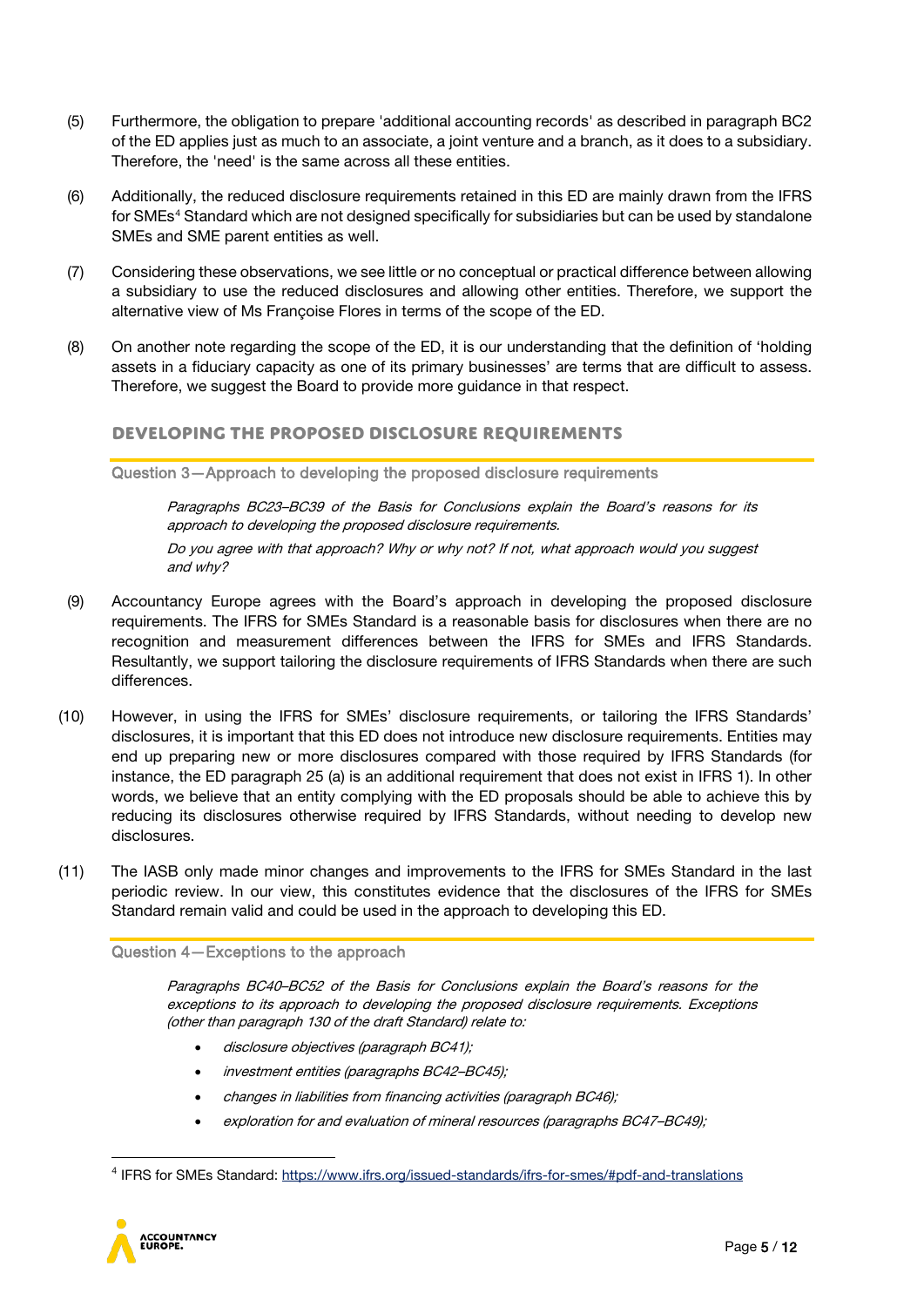- defined benefit obligations (paragraph BC50);
- improvements to disclosure requirements in IFRS Standards (paragraph BC51); and
- additional disclosure requirements in the IFRS for SMEs Standard (paragraph BC52).
- (a) Do you agree with the exceptions? Why or why not? If not, which exceptions do you disagree with and why? Do you have suggestions for any other exceptions? If so, what suggestions do you have and why should those exceptions be made?
- (b) Paragraph 130 of the draft Standard proposes that entities disclose a reconciliation between the opening and closing balances in the statement of financial position for liabilities arising from financing activities. The proposed requirement is a simplified version of the requirements in paragraphs 44A–44E of IAS 7 Statement of Cash Flows.
	- i. Would the information an eligible subsidiary reports in its financial statements applying paragraph 130 of the draft Standard differ from information it reports to its parent (as required by paragraphs 44A–44E of IFRS 7) so that its parent can prepare consolidated financial statements? If so, in what respect?
	- ii. In your experience, to satisfy paragraphs 44A–44E of IAS 7, do consolidated financial statements regularly include a reconciliation between the opening and closing balances in the statement of financial position for liabilities arising from financing activities?
- (12) Accountancy Europe supports the exclusion from this ED of the general disclosure objectives of IFRS Standards. BC41 explains that the IASB omitted the general disclosure objectives from IFRS Standards in selecting which disclosure requirements should be included in the ED, and instead focused on specifying which disclosures should be given by an entity within scope. We believe that this approach strikes the right balance between identifying substantially all the common information needs of primary users and allowing preparers to exercise judgement on what to disclosure only in limited circumstances.
- (13) However, we highlight that there could be a conflict between the objectives of the ED and with paragraph 17(c) of IAS 1, in relation to disclosures based on materiality.
- (14) Paragraph 17(c) of IAS 1 requires an entity to provide any additional disclosures needed to enable users to understand the impact of particular transactions, other events or conditions on the entity's financial position and financial performance. The requirements of this paragraph are applied in the context of materiality which is defined in terms of the information needs of the primary users.
- (15) The IASB has followed the principles used to develop the IFRS for SMEs Standard as set out in BC34 of the ED, focusing on the information needs of the primary users of non-publicly accountable entities. BC34 explains that the needs of these users are narrower than those of the primary users of entities that have public accountability.
- (16) We suggest including the principles in BC34 in the ED as they are necessary when applying the requirements of paragraph 17(c) of IAS 1 specifically, and when making materiality judgements more generally. This would help clarify that disclosure judgements should be made in the context of the narrower primary user group that the IASB had in mind, by assessing any potential additional disclosures against the principles set out in BC34.
- (17) We also suggest the IASB provides more associated guidance in order to avoid a crash with the requirements of paragraph 17(c) of IAS 1, which could lead to an entity including disclosures beyond those necessary for a non-publicly accountable entity, contrary to the objective of the ED.

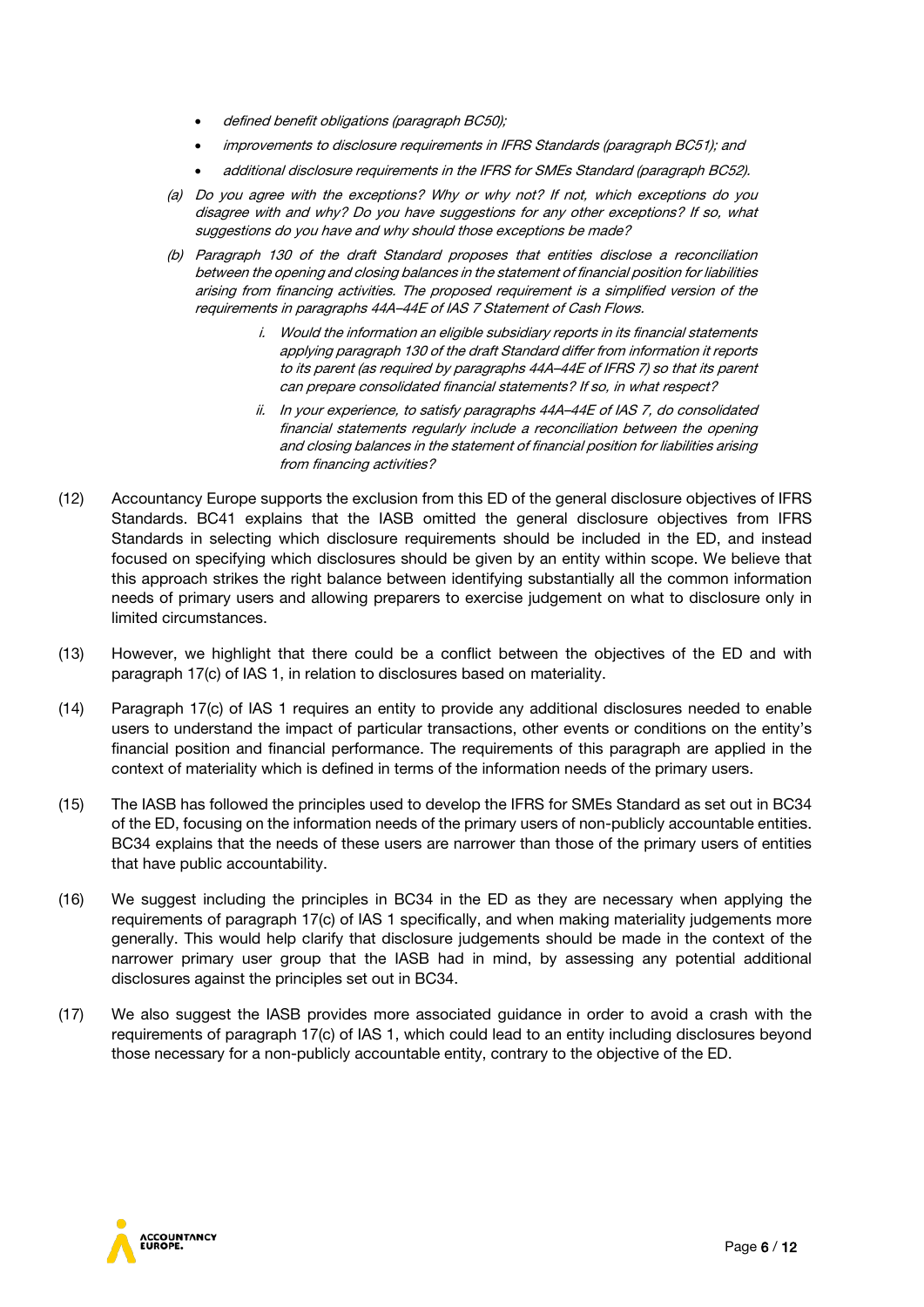## **The proposed reduced disclosure requirements**

Question 5—Disclosure requirements about transition to other IFRS Standards

Any disclosure requirements specified in an IFRS Standard or an amendment to an IFRS Standard about the entity's transition to that Standard or amended Standard would remain applicable to an entity that applies the Standard.

Paragraphs BC57–BC59 of the Basis for Conclusions explain the Board's reasons for this proposal.

Do you agree with this proposal? Why or why not? If not, what approach would you suggest and why?

- (18) Accountancy Europe welcomes the IASB's proposals laid down in paragraph 5 of the ED, which require entities applying this ED to use the transition requirements set out in the new or amended standard itself.
- (19) However, when drafting disclosure requirements about transition to a new or amended standard, we invite the IASB to assess whether all such disclosure requirements would remain relevant for entities that would apply the future standard.

Question 6—Disclosure requirements about insurance contracts

The draft Standard does not propose to reduce the disclosure requirements of IFRS 17 Insurance Contracts. Hence an entity that applies the Standard and applies IFRS 17 is required to apply the disclosure requirements in IFRS 17.

Paragraphs BC61–BC64 of the Basis for Conclusions explain the Board's reasons for not proposing any reduction to the disclosure requirements in IFRS 17.

- (a) Do you agree that the draft Standard should not include reduced disclosure requirements for insurance contracts within the scope of IFRS 17? Why or why not? If you disagree, from which of the disclosure requirements in IFRS 17 should an entity that applies the Standard be exempt? Please explain why an entity applying the Standard should be exempt from the suggested disclosure requirements.
- (b) Are you aware of entities that issue insurance contracts within the scope of IFRS 17 and are eligible to apply the draft Standard? If so, please say whether such entities are common in your jurisdiction, and why they are not considered to be publicly accountable.
- (20) As IFRS 17 is a new standard and given the lack of practical experience thereon, Accountancy Europe does not object with the proposal to apply disclosure requirements of IFRS 17 as opposed to reduced disclosures through this ED.
- (21) Nevertheless, we believe that preparing all IFRS 17 disclosure requirements for captive insurance companies within the same group or corporates that may have certain contracts falling in the scope of IFRS 17, but which are not engaged in insurance business, may not be relevant. For that reason, we invite the IASB to perform additional outreach with the relevant stakeholders to identify opportunities for reductions in IFRS 17 disclosures under this ED.

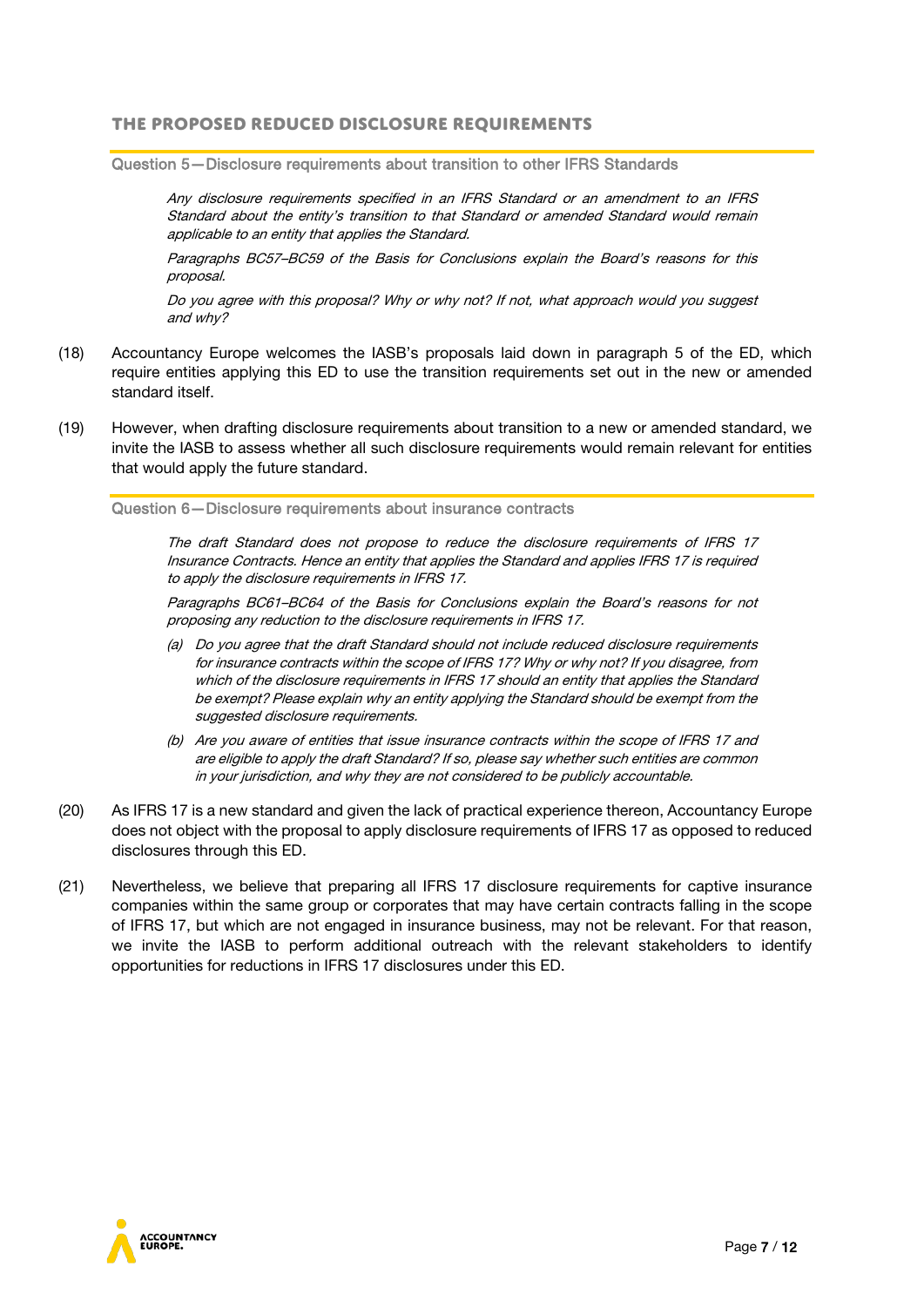Question 7—Interaction with IFRS 1 First-time Adoption of International Financial Reporting **Standards** 

Paragraphs 23–30 of the draft Standard propose reduced disclosure requirements that apply to an entity that is preparing its first IFRS financial statements and has elected to apply the Standard when preparing those financial statements.

If a first-time adopter of IFRS Standards elected to apply the draft Standard, the entity would:

- apply IFRS 1, except for the disclosure requirements in IFRS 1 listed in paragraph A1(a) of Appendix A of the draft Standard; and
- apply the disclosure requirements in paragraphs 23–30 of the draft Standard.

This approach is consistent with the Board's proposals on how the draft Standard would interact with other IFRS Standards.

However, IFRS 1 differs from other IFRS Standards—IFRS 1 applies only when an entity first adopts IFRS Standards and sets out how a first-time adopter of IFRS Standards should make that transition.

(a) Do you agree with including reduced disclosure requirements for IFRS 1 in the draft Standard rather than leaving the disclosure requirements in IFRS 1?

Paragraphs 12–14 of the draft Standard set out the relationship between the draft Standard and IFRS 1.

- (b) Do you agree with the proposals in paragraphs 12–14 of the draft Standard? Why or why not? If not, what suggestions do you have and why?
- (22) Accountancy Europe agrees with the IASB proposed requirements for first-time adopters of IFRS Standards.

#### Question 8 The proposed disclosure requirements

Paragraphs 22–213 of the draft Standard set out proposed disclosure requirements for an entity that applies the Standard. In addition to your answers to Questions 4 to 7:

(a) Do you agree with those proposals? Why or why not? If not, which proposals do you disagree with and why?

(b) Do you recommend any further reduction in the disclosure requirements for an entity that applies the Standard? If so, which of the proposed disclosure requirements should be excluded from the Standard and why?

(c) Do you recommend any additional disclosure requirements for an entity that applies the Standard? If so, which disclosure requirements from other IFRS Standards should be included in the Standard and why?

- (23) Accountancy Europe believes that users' needs in term of disclosure requirements is a subjective assessment. We believe that it is the Board's role to identify common information needs of primary users. Therefore, we suggest changes to disclosures as noted in paragraphs 24 -28 below.
- (24) Regarding the IFRS 7 Financial Instruments: Disclosures section, we suggest more disclosures about liquidity and liquidity risk, specifically the maturity analysis for liabilities specified in IFRS 7, paragraph 39). As paragraph BC34 of the ED confirms, information about an entity's liquidity is useful information.

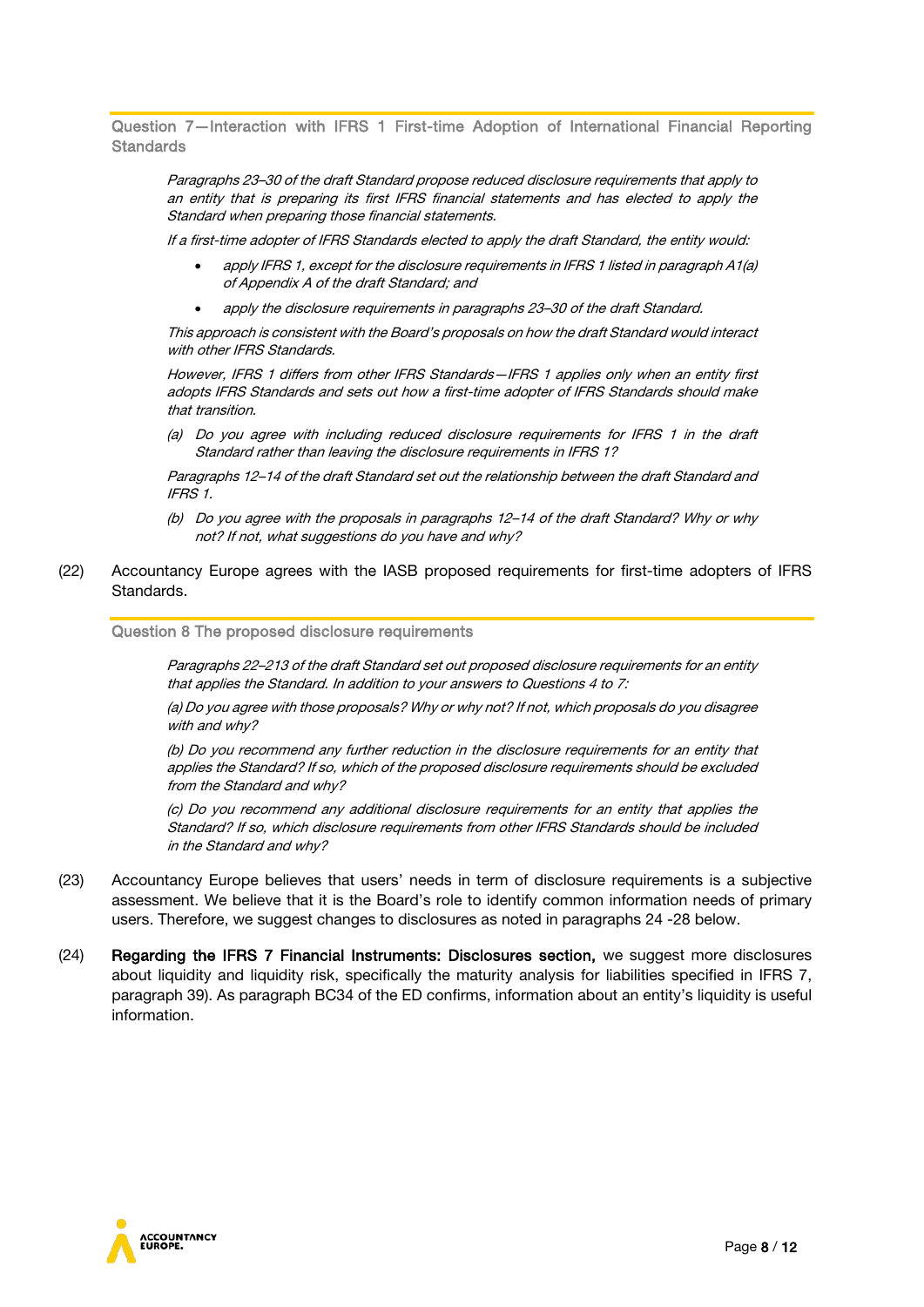- (25) Within the IFRS 15 Revenue from Contracts with Customer section: We suggest including disclosures based on IFRS 15, paragraphs 110(b), 119(a), 119(c) and 123. Paragraph BC34 identifies information about measurement uncertainties as being important. Given the importance of an entity's reported revenue, we think there is a need to add disclosure requirements about revenue estimates and the related significant judgements the entity has made.
- (26) Within the IAS 12 Income Taxes section: We suggest including disclosures based on IAS 12 paragraph 82 in relation to the basis of recognising a deferred tax asset.
- (27) Within the IAS 37 Provisions, Contingent Liabilities and Contingent Assets section: We suggest including disclosures based on IAS 37 paragraph 85(b), specifically in relation to the major assumptions made concerning future events upon which a provision has been measured.
- (28) Within the IAS 34 Interim Financial Reporting section: We do not expect that interim reporting will be relevant for eligible entities. Consequently, we suggest that the IASB does not need to provide reduced disclosures for this standard.

#### Question 9—Structure of the draft Standard

Paragraphs 22–213 of the draft Standard set out proposed disclosure requirements for an entity that applies the Standard. These disclosure requirements are organised by IFRS Standard and would apply instead of the disclosure requirements in other IFRS Standards that are listed in Appendix A. Disclosure requirements that are not listed in Appendix A that remain applicable are generally indicated in the draft Standard by footnote to the relevant IFRS Standard heading. Paragraphs BC68–BC70 explain the structure of the draft Standard.

- (a) Do you agree with the structure of the draft Standard, including Appendix A which lists disclosure requirements in other IFRS Standards replaced by the disclosure requirements in the draft Standard? Why or why not? If not, what alternative would you suggest and why?
- (29) Accountancy Europe notes that the disclosure requirements in the ED are located in different places i.e., footnotes and the core ED, while Appendix A lists the disclosure requirements replaced by this ED. We believe this structure complicates the reading and understanding of the required disclosures.
- (30) Therefore, we suggest simplifying the structure by using one single section where all the required information can be found. More specifically, we propose that the IASB incorporates the requirements mentioned in footnotes into the main body of the ED.

### **Other comments**

Question 10—Other comments

Do you have any other comments on the proposals in the draft Standard or other matters in the Exposure Draft, including the analysis of the effects (paragraphs BC92–BC101 of the Basis for Conclusions)?

(31) We note that the IASB used two approaches when developing the proposals of this ED and the proposals in ED [Disclosure Requirements in IFRS Standards -](https://www.ifrs.org/content/dam/ifrs/project/disclosure-initative/disclosure-initiative-principles-of-disclosure/ed2021-3-di-tslr.pdf) A Pilot Approach<sup>[5](#page-8-0)</sup>. The latter aims to improve disclosures using an objective based approach, whereas this ED is based on specific minimum required disclosures. While we agree with the IASB's plan to undertake both of these projects at the same time, and we agree with the approach to specifying disclosures in this ED, we believe there is a need for the IASB to clarify the role of each approach and the relationship between them.

<span id="page-8-0"></span><sup>&</sup>lt;sup>5</sup> See our response to the IASB on this project: [https://www.accountancyeurope.eu/wp](https://www.accountancyeurope.eu/wp-content/uploads/211021-IASB-ED-Disclosure-Initiative-AcE-response.pdf)[content/uploads/211021-IASB-ED-Disclosure-Initiative-AcE-response.pdf](https://www.accountancyeurope.eu/wp-content/uploads/211021-IASB-ED-Disclosure-Initiative-AcE-response.pdf)

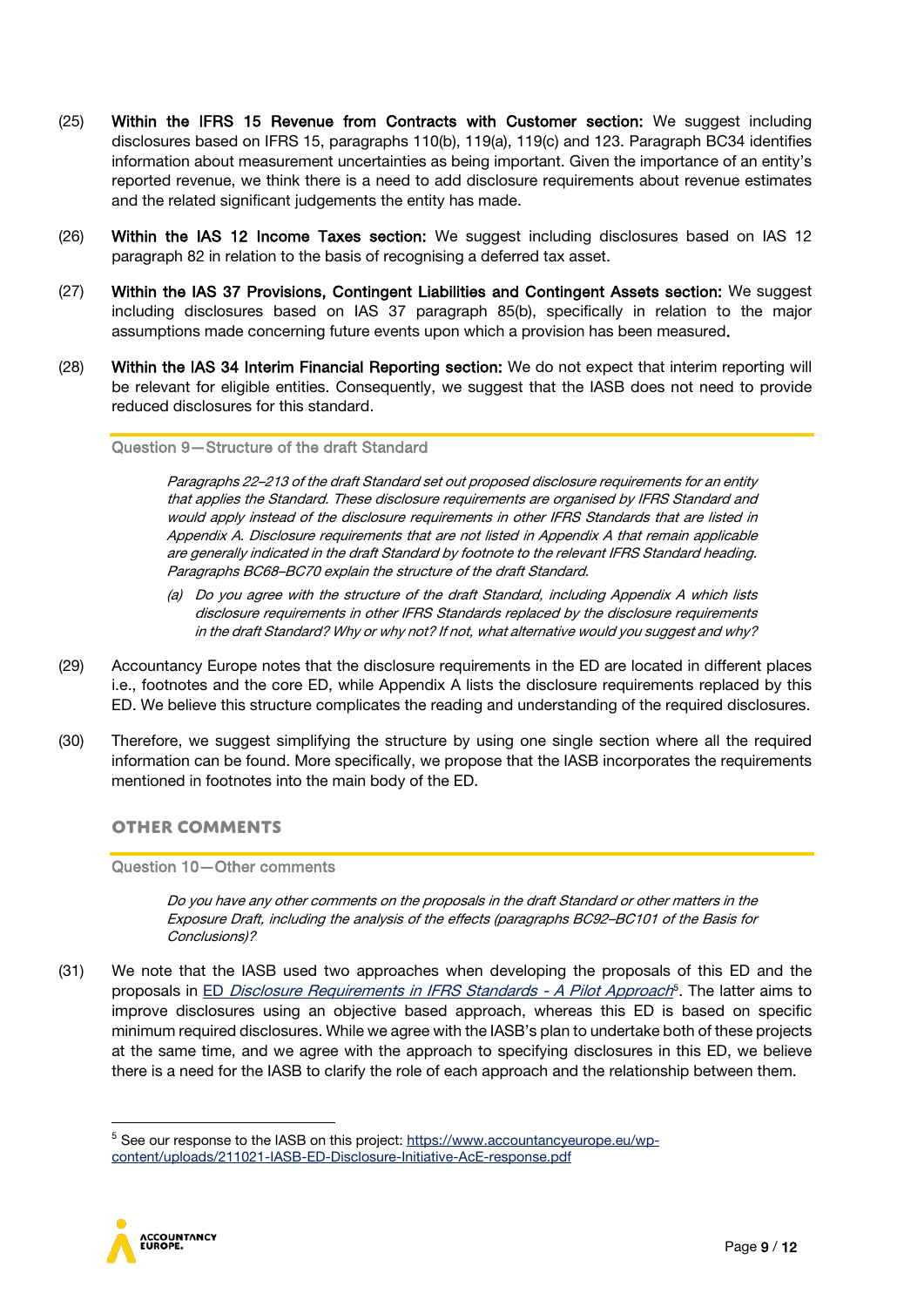(32) We invite the IASB to consider the lessons learned from the Reduced Disclosures Framework $6$ implemented several years ago by the UK and Ireland. It is our understanding that it is has been a popular framework among eligible entities

<span id="page-9-0"></span><sup>&</sup>lt;sup>6</sup> FRS 101 Reduced Disclosure Framework Disclosure exemptions from EU-adopted IFRS for qualifying entities, se[e https://www.frc.org.uk/accountants/accounting-and-reporting-policy/uk-accounting-standards/standards](https://www.frc.org.uk/accountants/accounting-and-reporting-policy/uk-accounting-standards/standards-in-issue/frs-101-reduced-disclosure-framework)[in-issue/frs-101-reduced-disclosure-framework](https://www.frc.org.uk/accountants/accounting-and-reporting-policy/uk-accounting-standards/standards-in-issue/frs-101-reduced-disclosure-framework)

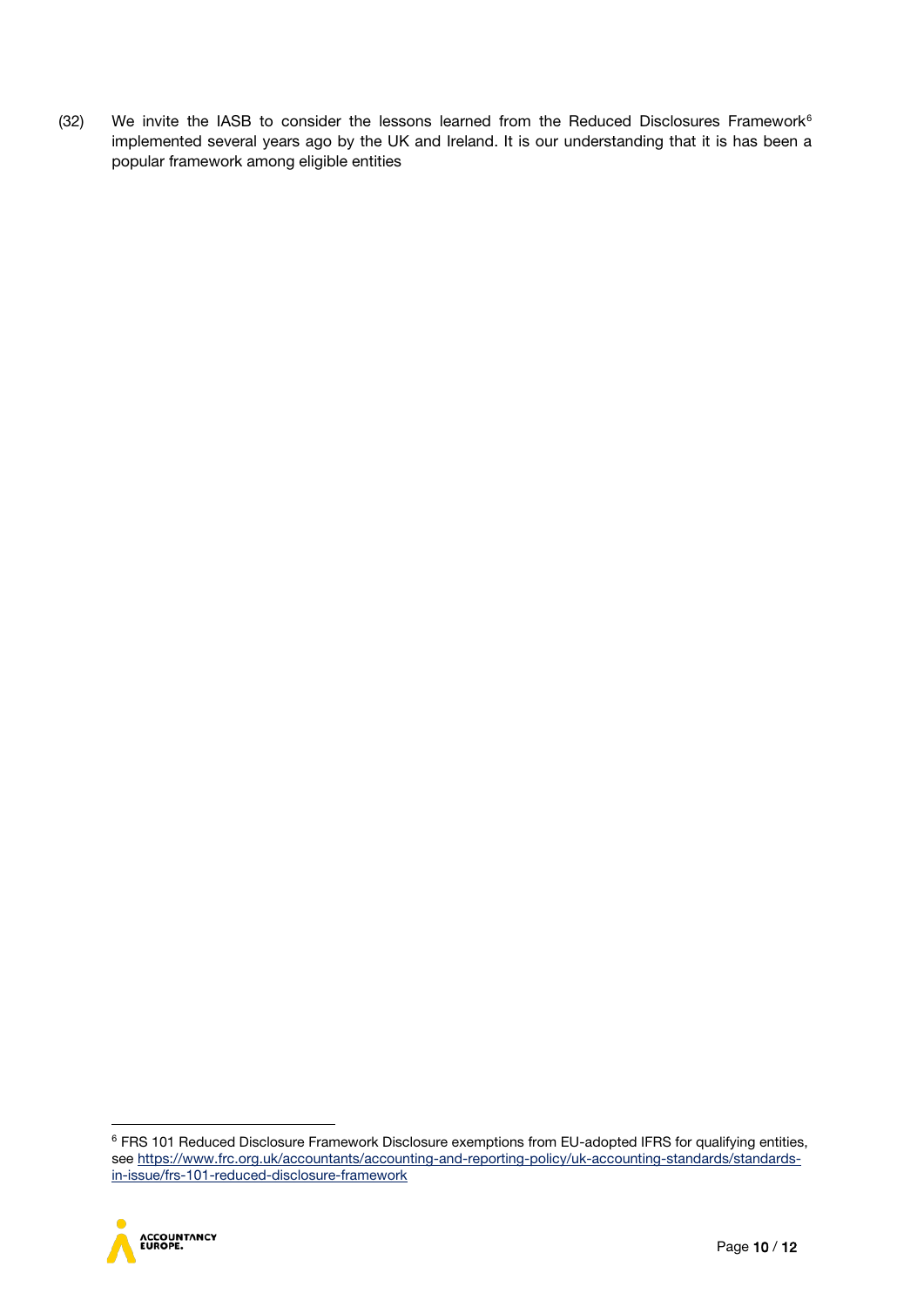## **Annex 2: EFRAG DCL – Questions to constituents**

We are pleased to provide below our detailed responses to the questions.

#### Question to Constituents (paragraph 12 of the DCL)

This (draft) Standard would allow subsidiaries without public accountability to make a transition to IFRSs adopting a reduced set of disclosure. On the one hand, it has been observed that such entities would however have to continue to produce a detailed set of disclosure to prepare their reporting package for the parent company that produces full IFRSs. But on the other hand, the level of materiality at group level will be different from the materiality at subsidiary level. Do you expect any incremental benefits for the European companies in your jurisdiction? Please detail.

- (33) In general, we believe that eligible entities in Europe will obtain incremental benefits by applying this ED. We recognise that these subsidiaries will continue to prepare their reporting packages for consolidation purposes in accordance with IFRS Standards. However, for many of these subsidiaries, the disclosures included for group reporting purposes use higher materiality thresholds for capturing and disclosing the information. Should these entities apply the ED for their separate financial statements, we expect that several notes may not be required either for separate reporting due to the reduced disclosure regime, or for group reporting due to immateriality.
- (34) Consequently, allowing these subsidiaries to prepare reduced disclosures will prevent spending additional time to prepare other disclosures that were not initially included in their reporting package. This effectiveness impacts not only preparers but also auditors, assuming that the disclosure requirements retained by this ED are the most relevant for the intended users.

Question to Constituents (paragraph 37 of the DCL)

Considering the advantages and disadvantages identified above and the EU accounting legislation, do you prefer a different scope? If so, please specify your preference

(35) Please refer to paragraphs 3-8 of our comment letter.

Question to Constituents (paragraph 47 of the DCL)

Do you foresee any incompatibilities between the IASB's proposals included in the ED (e.g., use of the term 'public accountability') and EU accounting legislation, such as Regulation (EC) No 1606/2002 or the Directive 2013/34/EU (e.g., use of the term 'Public Interest Entities')?

(36) We acknowledge that the definition of non-publicly accountable entity in this ED is different from the Public Interest Entities (PIE) definition provided by the EU Accounting Directive 2013/34/EU. However, we expect most of PIEs to be covered by both definitions.

Question to Constituents (paragraph 84 of the DCL)

In your jurisdiction, are there entities that issue insurance contracts within the scope of IFRS 17 and are eligible to apply the IASB's proposals? If so, please provide details on which entities would be in the scope, the nature of insurance activities they undertake and how common they are. What simplifications to disclosure requirements of IFRS 17 would you propose for those entities?